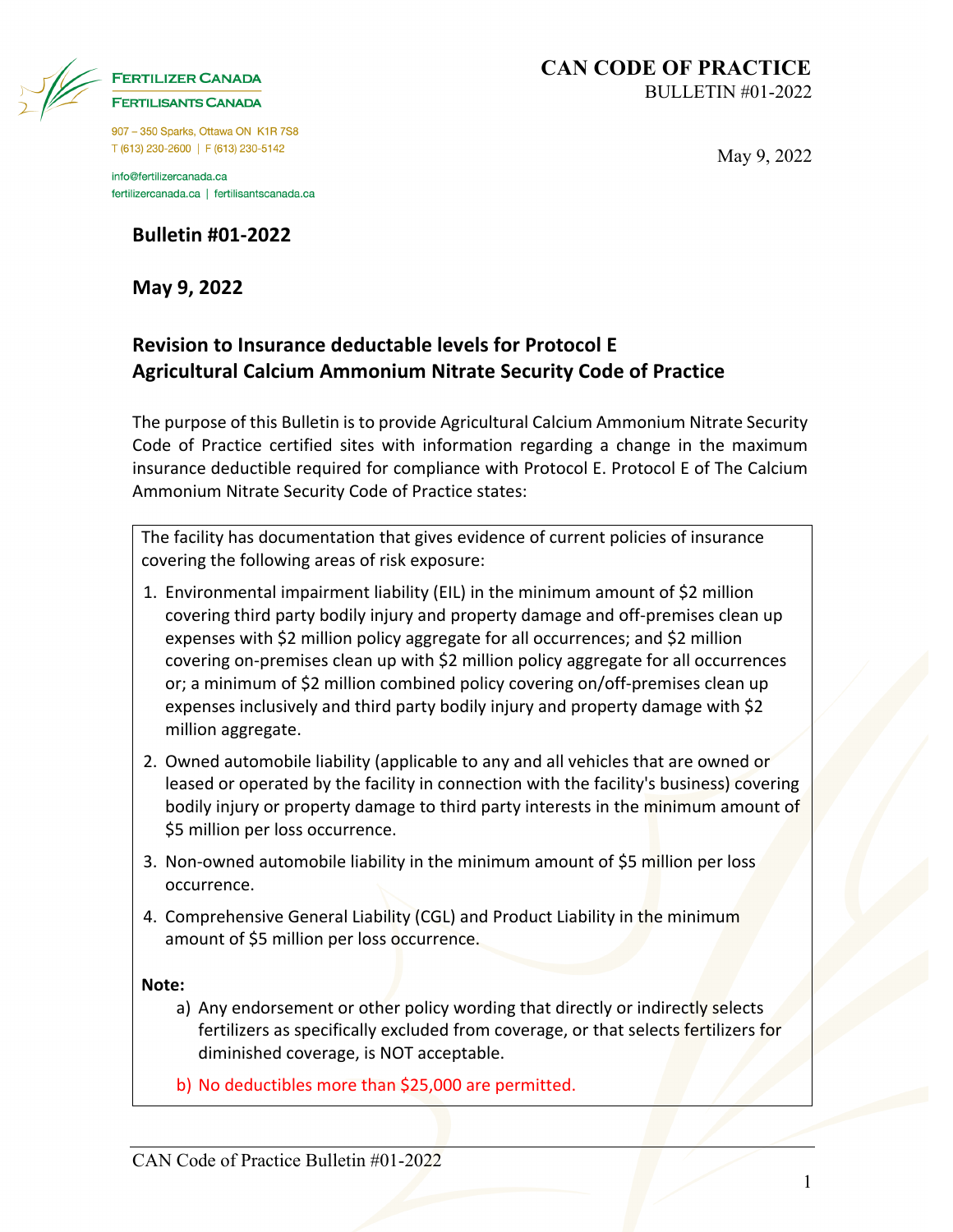

# **FERTILISANTS CANADA**

907 - 350 Sparks, Ottawa ON K1R 7S8 T (613) 230-2600 | F (613) 230-5142

info@fertilizercanada.ca fertilizercanada.ca | fertilisantscanada.ca May 9, 2022

For sites seeking higher deductibles, they must individually apply for a self-insurance retention which includes submission of audited financial statements to Fertilizer Canada. Management assesses financial liquidity and accepts higher deductibles when sufficient liquidity is evident.

#### **Effective May 9, 2022, the maximum insurance deductive has increased to \$50,000**.

#### **Rationale:**

Several of the large commercial insurers now offer \$50,000 deductible on policy renewals starting in May 2022. These higher deductibles lower the insurance premium for retailers. Consequently, Fertilizer Canada was asked to consider increasing the deductible requirements by \$25,000 to \$50,000. The request was considered and approved. The rationale included:

- The industry continues to enjoy a favourable loss ratio.
- Widespread availability of environmental impairment liability insurance and the offering of increased deductibles by insurers.
- Retailers benefit from lower insurance costs.
- The deductible levels were increased from \$25,000 to \$50,000 for the AWSA Warehousing Standards on May 1, 2022 and for the Anhydrous Ammonia Code of Practice on May 9, 2022. Most CAN Code of Practice retailers have dual certification so their insurance cover would include both AWSA Warehouse Certification and Agricultural Ammonium Nitrate Code of Practice Certification. This change aligns all certification programs.

Please direct any questions or concerns to the coordinates below.

Sincerely,

Nadine Frost Director, Policy & Industry Standards Fertilizer Canada T: 613-316-7858 nfrost@fertilizercanada.ca